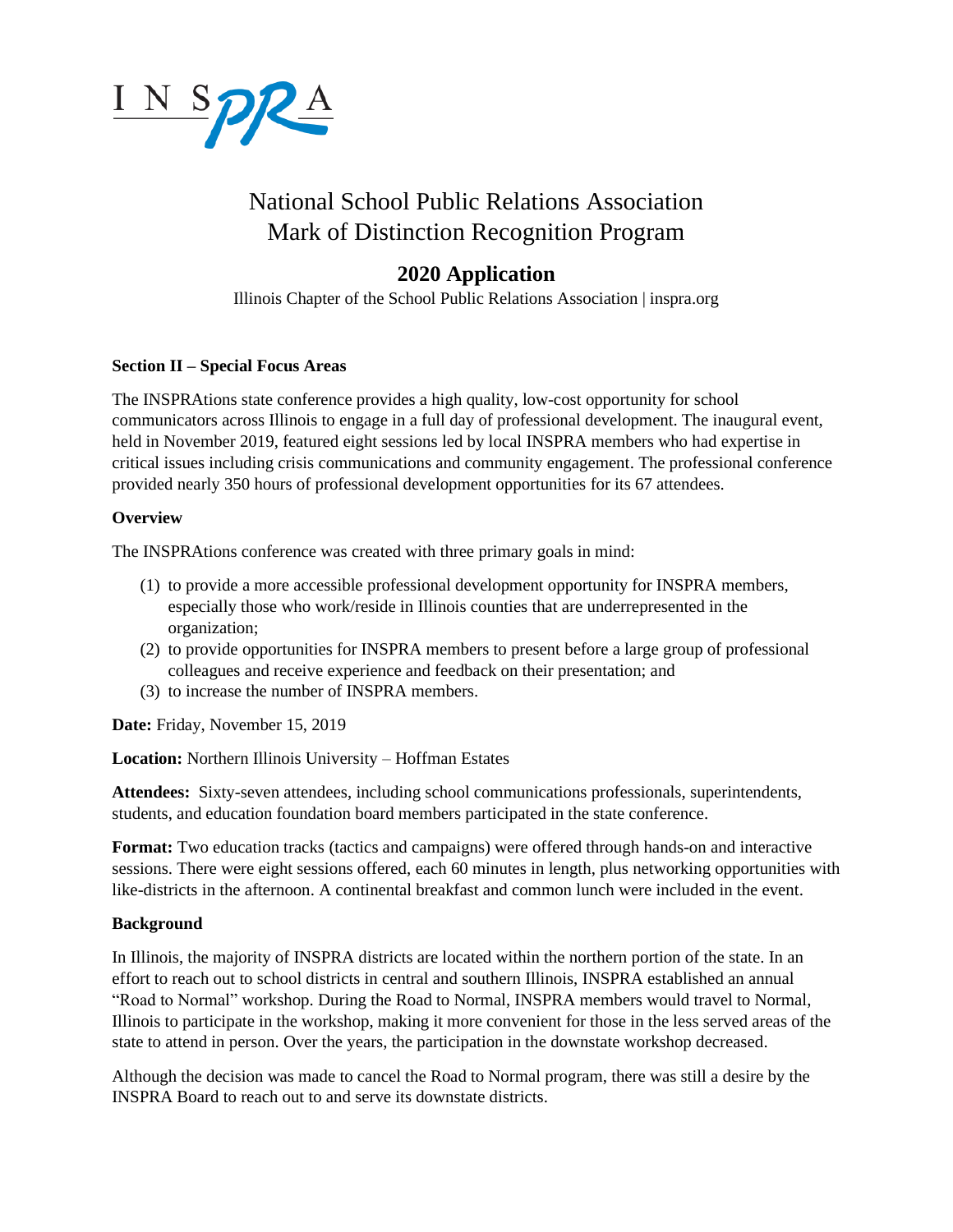In addition, INSPRA moved its monthly professional development workshops to a location further west to address some logistic and financial concerns. This made the monthly travel time a bit longer for the attendees in the association's heavily populated northern region.

Finally, a number of INSPRA members presented highly regarded sessions at the national NSPRA conference. It was important for the INSPRA Board to highlight the local expertise of its membership to 1) build pride among current membership and entice new members to join; 2) build a strong network of local resources for members; and 3) give members who want to present nationally—but want to perfect their presentation in a "friendly" environment—confidence and feedback.

To address these considerations and add value to memberships in a profitable manner, the INSPRAtions state conference was developed.

Although our downstate members (and potential members) may not have been able to dedicate the long travel time to participate in INSPRA's monthly 3-hour workshops in person, a full day, multi-session event on a Friday seemed to be a more realistic option.

The selected conference location was in the northern suburbs of Chicago to be closer to where the majority of INSPRA members live and work. The conference center, located in Hoffman Estates, was in an area that had multiple hotel options for those traveling to the conference from downstate who needed lodging. Because of its' proximity to nearby states, the INSPRAtions conference was also a viable professional development opportunity for those in neighboring chapters (WSPRA, INDSpra, and MSPRA).

The educational sessions were built upon the expertise that has been developed by INSPRA members throughout their careers. INSPRA wanted to showcase their expertise, encourage knowledge sharing with early careerists, and provide these members the opportunity not only to present, but to also receive constructive feedback. The presenters gained confidence and it encouraged them to explore speaking opportunities at other local and national events.

#### **Educational Sessions**

Sessions were identified and categorized as either a "campaign" or "tactic," and attendees were able to follow sessions in a single track or mix and match sessions based on their interests. Attendees learned practical takeaways in the tactic track, including improving presentation skills, creating data dashboards, storytelling with video, and streamlining tasks through apps and services. In the campaign track, presenters shared their successes and best practices in creating a recognition program, managing crisis communications, expanding community engagement events, and navigating political campaigns. These sessions were well received, with 95% of the attendees indicating they were "Very Satisfied" or "Extremely Satisfied." The culmination of the event was a networking discussion with participants meeting together with those in like districts (unit, elementary, high school) to discuss current issues and topics.

#### **Marketing and Communications Timeline**

The idea to revamp the state conference came from feedback on the INSPRA membership survey, as well as the annual summer INSPRA Board planning session held in June. Just as the national organization does, INSPRA regularly assesses needs and feedback of membership in determining professional development offerings, support resources, and networking opportunities.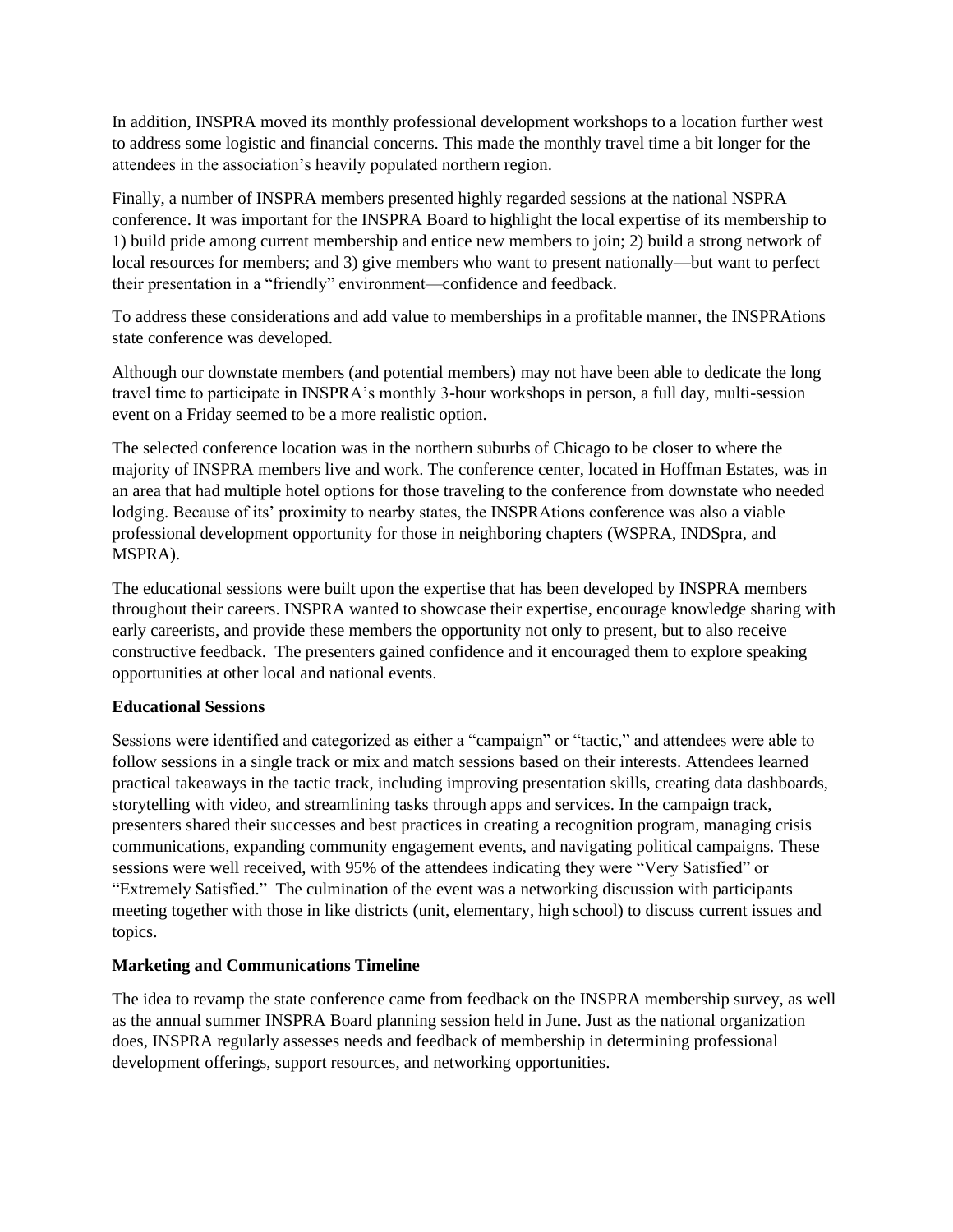A dedicated committee developed a detailed plan, timeline, and marketing materials during a 12-week period, from September to November.

The multi-channel marketing campaign included fliers that were announced and distributed at INSPRA events and workshops; emails and social media posts; and word of mouth referrals. The consistent branding relied on vibrant colors to attract attention.

- [Email Message](https://inspra.memberclicks.net/assets/docs/INSPRAtions%20Conference%20Email.pdf)
- [Conference Program](https://inspra.memberclicks.net/assets/docs/Program%20for%20INSPRAtions%20conference%202019.pdf)
- [Conference Flier](https://inspra.memberclicks.net/assets/docs/INSPRAtions%20conference.pdf)
- [Social Media Posts](https://inspra.memberclicks.net/assets/images/INSPRAtions%20Social%20Media%20Posts.PNG)

#### **Sponsors**

Blackboard and School Messenger Intrado provided sponsorships at \$1,500 each. One of the initial goals for the conference was to ensure that the registration fee stayed low (\$50, which included a continental breakfast and lunch) to encourage members from all parts of the state could afford to attend, so these sponsorship dollars were especially vital to the measurement of success.

#### **Metrics and Measurement to Success**

The overall satisfaction of the event was extremely high, with 95% of the attendees indicating they were "Satisfied" or "Extremely Satisfied." "I believe this event was a great success. It shows the caliber of people we have in "INSPRA," wrote one attendee.

INSPRA gained six new members who joined after they attended the INSPRAtions conference. Several people attended from out of state and provided positive feedback, as noted by a participant who commented, "Great price; great program. I will try to get more of my Wisconsin colleagues to attend."

The INSPRAtions committee set a goal of 25 attendees to break even on this event. The Chapter exceeded this goal with 67 attendees. Event participation is expected to increase in future years.

Due to all presenters being willing to present at no charge to the association, and securing two sponsorships, the chapter was able to host a high quality, low-cost event and turn a profit of \$3,300 during its' first year.

## **INSPRAtions Conference and Alignment to NSPRA Goals**

The INSPRAtions state conference complements many of the objectives and goals outlined by the National School Public Relations Association.

Just as the national organization does, INSPRA regularly assesses needs and feedback of membership in determining professional development offerings, requested resources, and membership mentoring/networking needs. The idea to revamp the state conference originated from feedback on the INSPRA membership survey, as well as the annual summer INSPRA Board planning session.

The INSPRAtions conference was also created to create, develop and highlight the expertise developed by members throughout their careers. INSPRA leadership knows its members are the primary source of expert information and that they possess deep knowledge regarding school public relations. Providing mentorship, knowledge sharing, and networking opportunities during the INSPRAtions conference ensures that members will continue to develop and share that knowledge with professionals new to the school communications field, ensuring the long-term sustainability of the association.